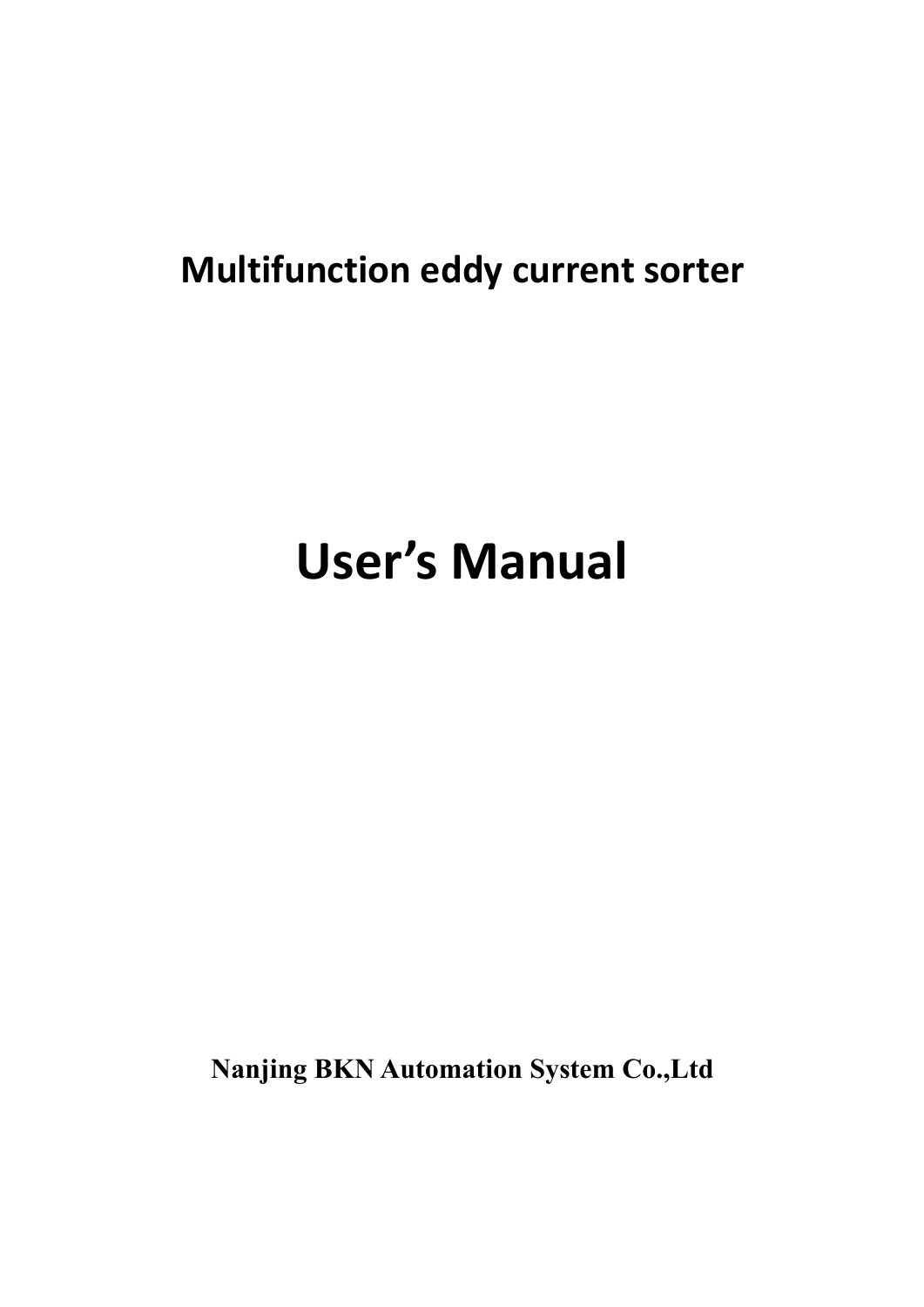## **Description of this instrument:**

**The warranty period of this instrument is one year. During the warranty period, the instrument will be repaired free of charge if there is any quality problem. Charged maintenance will be implemented outside the warranty period. Users of this instrument can obtain the consulting service of the manufacturer for life. Please noted that the following conditions are not covered by the free warranty:**

1. Mechanical damage occurred. Failures caused by falling, collision, and non-handling.

2. Failure or damage caused by self-reform, adjustment and maintenance.

3. Failure to perform external wiring as required, and circuit overload caused byinput and output electrical specifications not meeting requirements.

4. Damage caused by force majeure factors such as natural disasters.

5. Guarantee to be effective all over the world.

#### **Precautions in use:**

1. The power supply specifications for this instrument are:

Voltage :180~240 VAC

Frequency :50/60 Hz

*Make sure the enclosure is reliable to connect the earth before the equipment is electrified.(Use a three-core power socket with secure grounding)*

*Failure caused by the use of power specifications other than the provisions is not covered by warranty.*

2. The ambient temperature of the instrument is 0  $\degree$ C ~ 40  $\degree$ C, and the humidity is 10% ~ 85%

3. The grounding resistance of the instrument shell shall be less than 100  $\Omega$ 

4. Do not open the enclosure when the instrument is powered on.

5. This instrument belongs to precision equipment, so it should be handled with care during moving and transportation. Special packing boxes shall be used during transportation.

### **Summary:**

The EC+ model computer hardness tester is a multi-functional, practical,

high-performance/price-bit instrument. It integrates many years of experience in manufacturing eddy current hardness sorters to meet the needs of various users. It can be widely used to identify and classify the material composition, hardness, surface hardened layer depth, tensile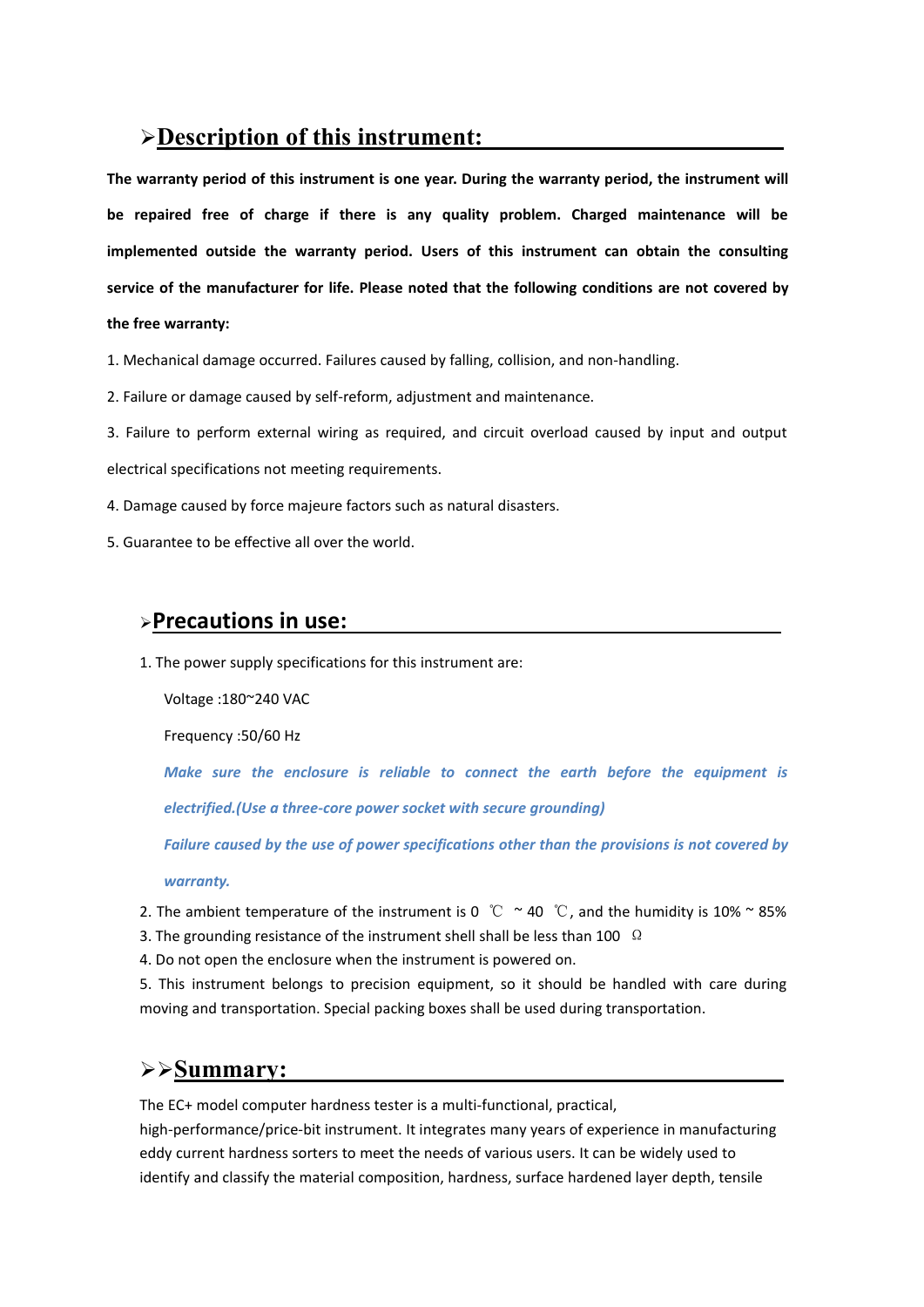strength, heat treatment state, cracks, wrong teeth, and mixtures of various nonferrous metals, ferrous metals, rods, metal parts, etc. selected.

Use Windows Chinese operation interface, modular operation, provide multiple display modes for selection, and apply full digital design technology, no need to readjust the instrument when changing product production specifications, to achieve simple operation.

## Detection principles and composition:

The instrument passes an alternating current of a certain frequency through two detection coils, one of which is placed in a standard part, and when the test piece is placed in another coil, the hardness, conductivity and permeability of the test piece and the metallurgy and machinery of the test piece The defect will cause the impedance of the detection coil to change. The detection instrument amplifies and converts the electrical signal generated by the detection coil impedance to drive an alarm or display device, and finally detects samples with different hardness.



The oscillator generates an adjustable two-way sine wave with a frequency of 100 Hz to 1 MHz.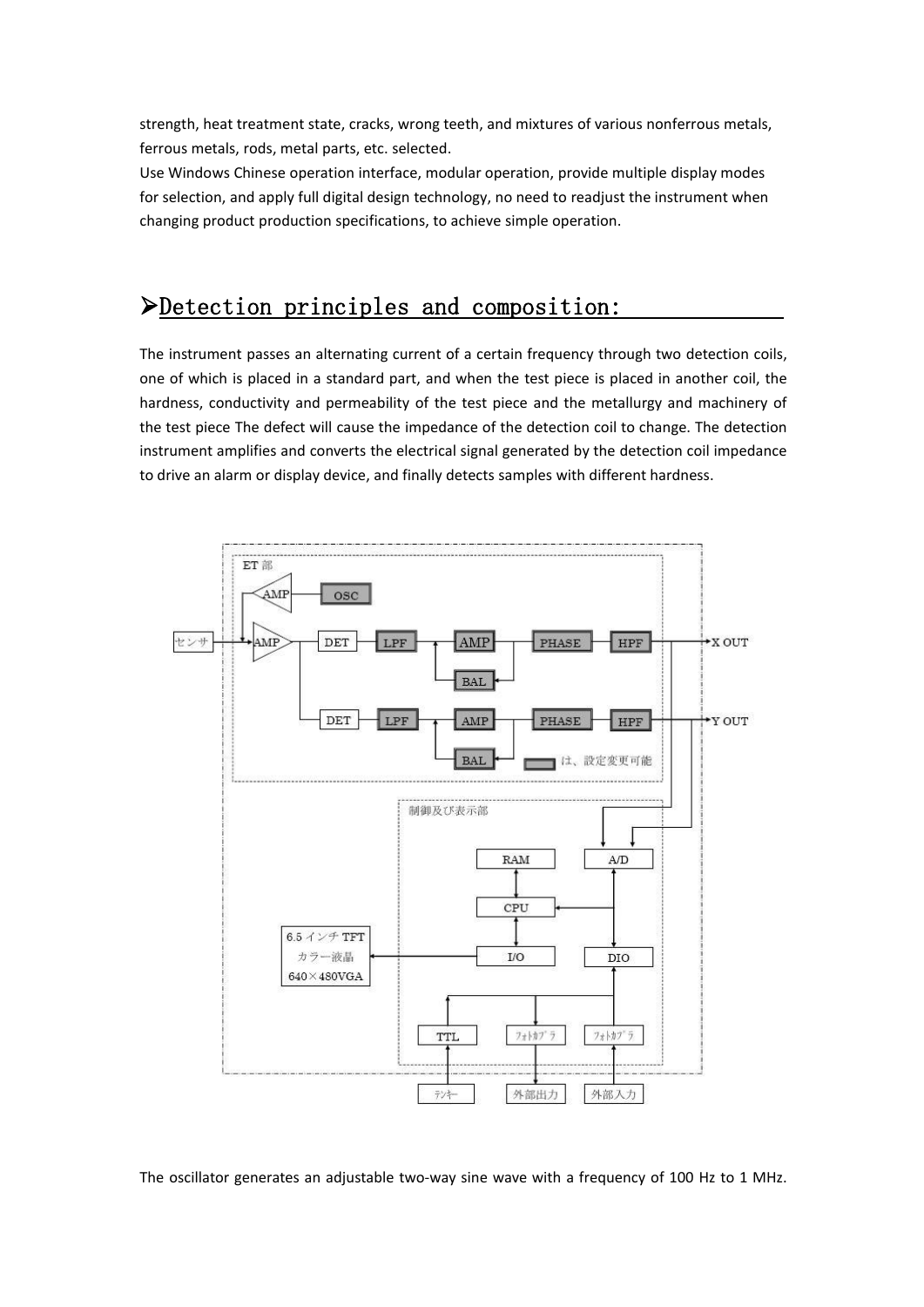All the way to a wide frequency power amplifier as an excitation source to drive the probe, the probe constitutes the bridge arm of the AC bridge. When the probe detects the sample, the change in the physical properties of the sample changes the eddy current field induced by the excitation source on the sample. As a result, the original impedance (real component R and imaginary component X) of the probe changes, thereby destroying the original AC bridge After the balance, the complex voltage U containing the detection signal is obtained. The signal is sent to the X and Y decomposers after being decomposed by the broadband preamplifier.

The circuit bridge balance circuit is used to cancel the unbalanced initial complex voltage U of the AC bridge. The oscillator outputs two orthogonal sine waves to the sampling pulse generator to generate mutually orthogonal sampling pulses for use by the X and Y resolvers. After the manual signal from the preamplifier is decomposed by sampling, the X and Y components of the probe are amplified by the filter amplifier and sent to the A/D interface circuit. The measurement signal is processed by the microcomputer system, the measurement result is directly displayed, and the control signal is output to achieve sound and light. Alarm, marking, automatic sorting, etc.

## **Key technical indicators:**

- 1. Instrument speed :1-5/second
- 2. Frequency range :0.2 K Hz~400 K Hz
- 3. Gain 23~69 dB, regulator 1 dB/ shift
- 4. High pass: set to 0 Hz
- 5. Low pass :10 Hz ~1000 Hz
- 6. Advanced filtering: available
- 7. Computer digital parameter adjustment
- 8. Real-time impedance plane display
- 9. Resolution :±3 HRC
- 10. High precision real time, alarm output
- 11. Multi-phase/amplitude alarm technology
- 12. Windows interface, modular man-machine dialogue
- 13. Power: 180 V ~ 240 V 50Hz
- 14. Temperature :-20℃~+40℃
- 15. AC220V: power cord socket.
- 16. I/O socket: alarm output, marking output, synchronous input, etc., see wiring diagram for details.DC24V active output, can drive 500mA below current load. such as alarm lights, solenoid valves, etc.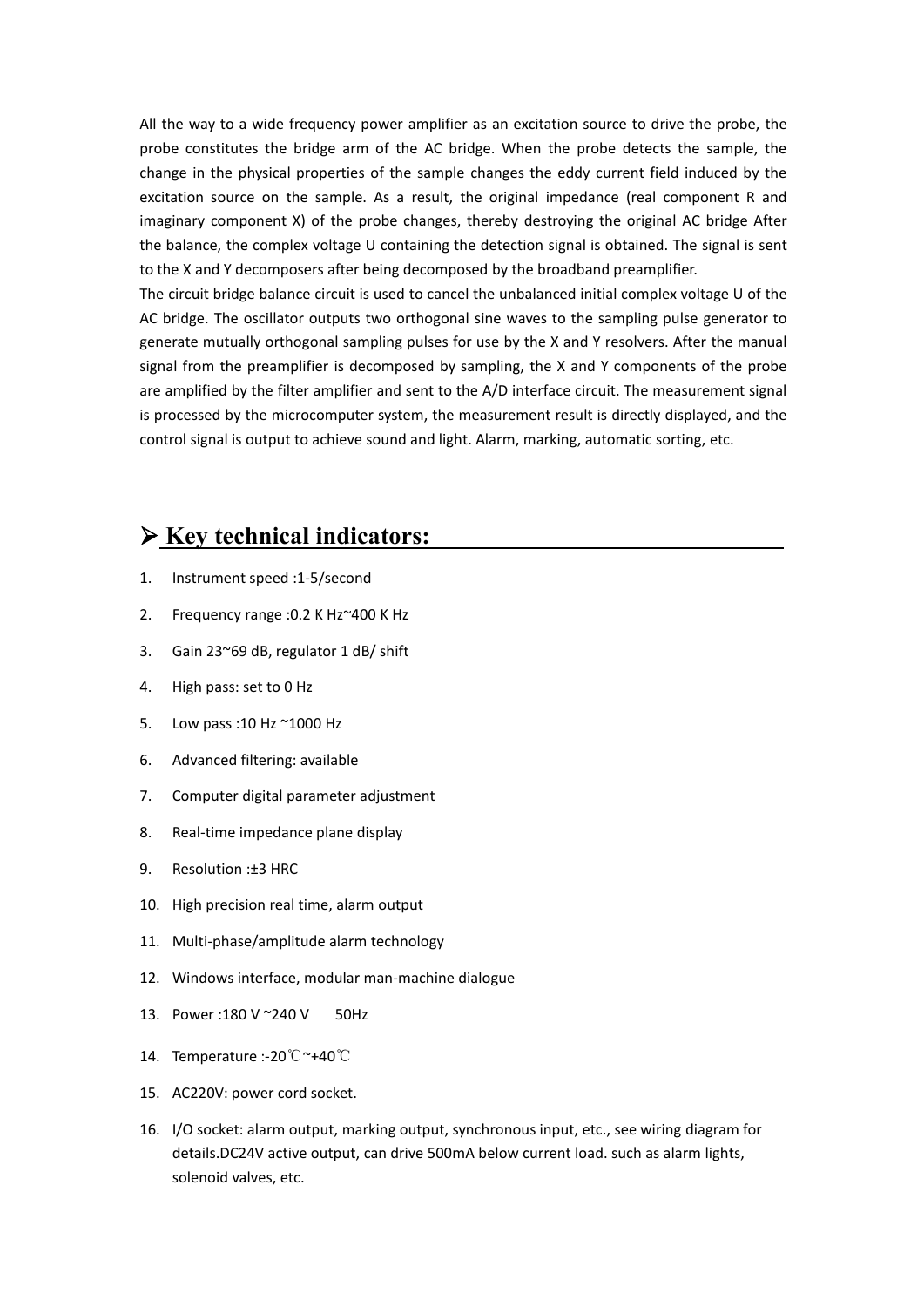17. Probe socket: connect detection probe, DB9 socket.

## **Description of back panel of instrument host:**



■AC220V:power cord socket

■I/O line socket: alarm output, sorting OK and NG signal output, see wiring diagram for details.

24V active output, can drive 500mA below current load (such as alarm lamp)

■ probe socket: connect detection probe, DB9 socket.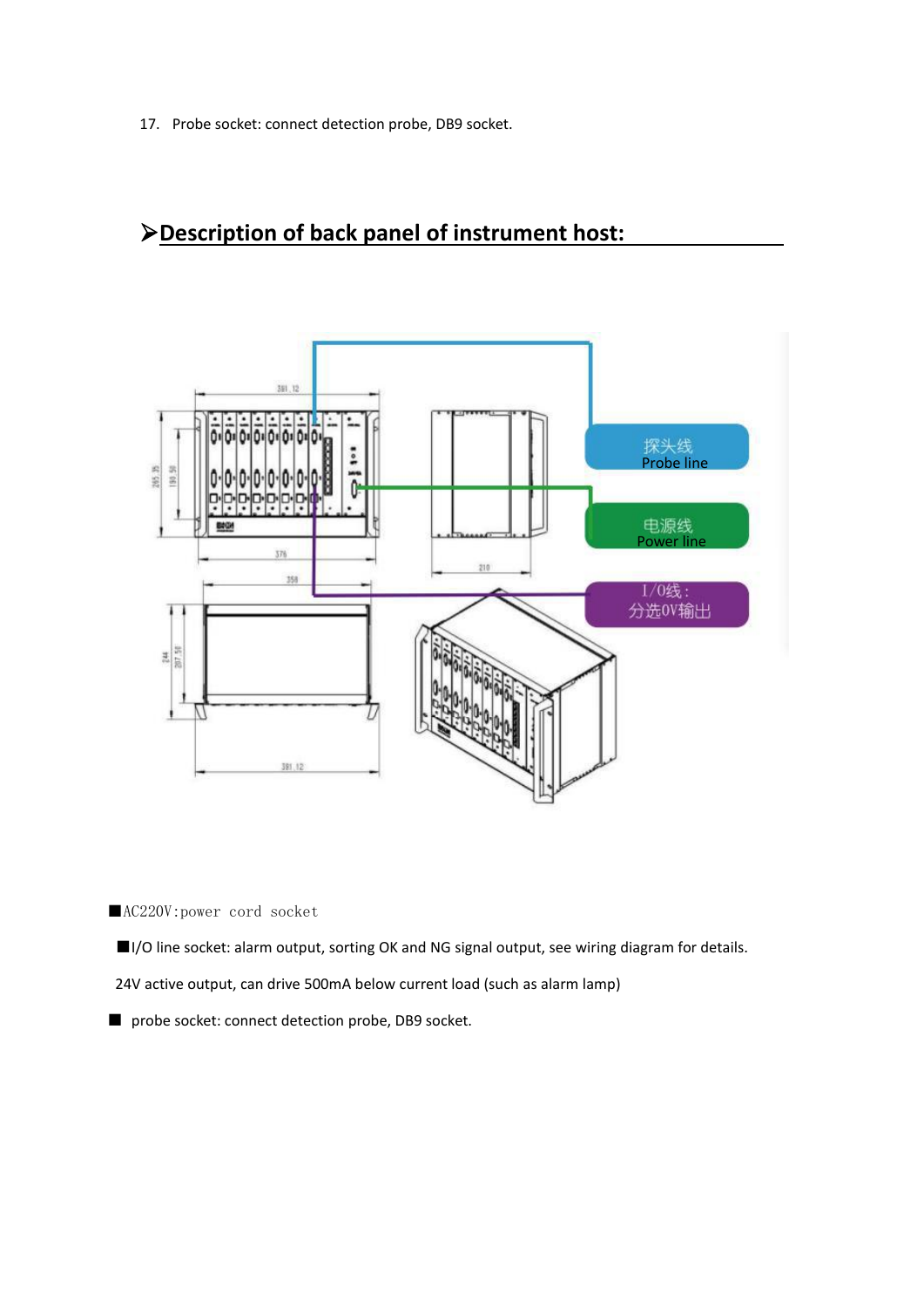

## **Interface operation before software operation:**

Note: After opening the software, select the right side of the interface

pop-up adjustment interface as follows:

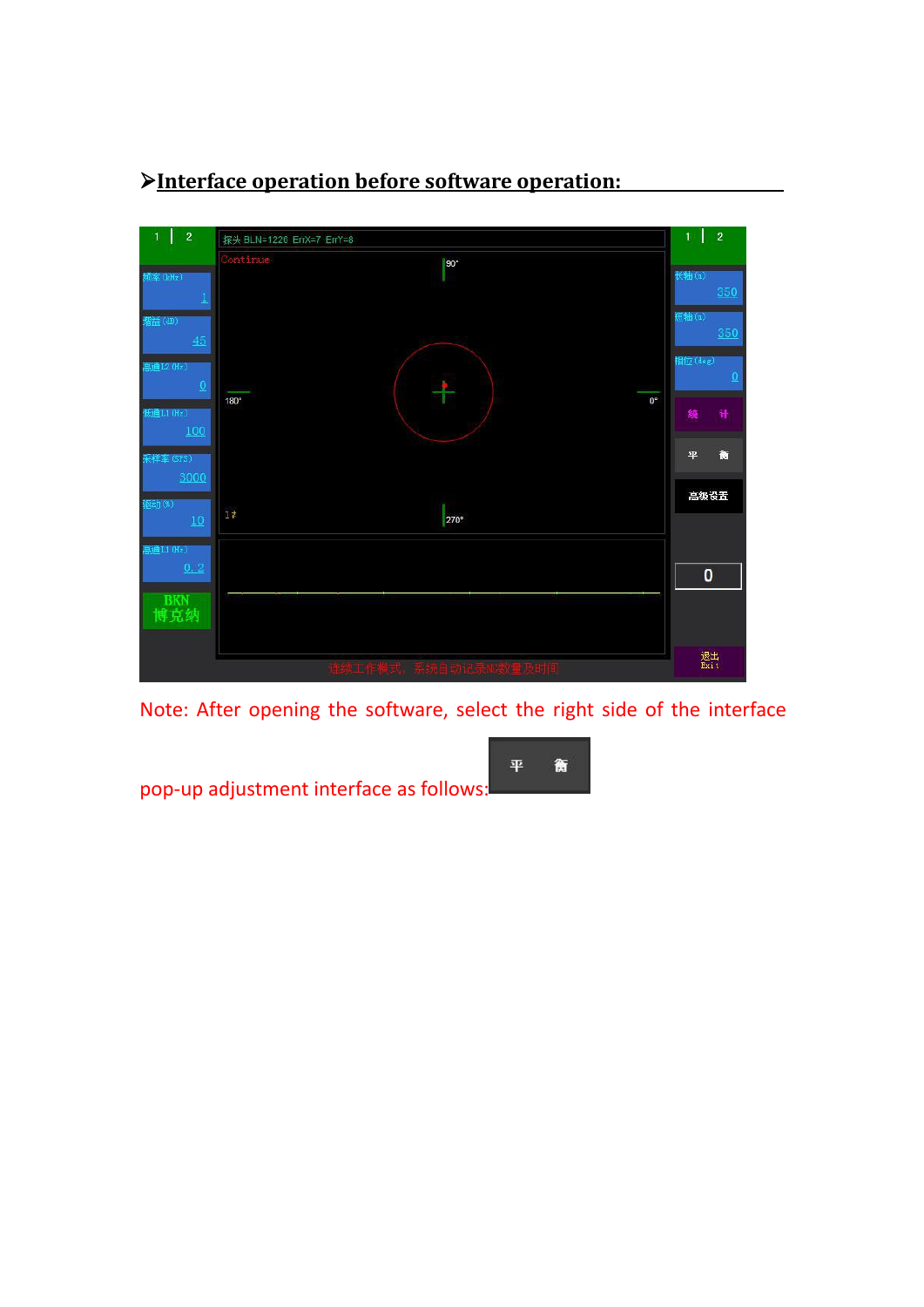| $\overline{2}$<br>$\mathbf{1}$      | 探头 BLN=1244 ErrX=7 ErrY=8                  | $\overline{2}$<br>1        |
|-------------------------------------|--------------------------------------------|----------------------------|
| (室(kHz)                             | Continue<br>90°                            | 长轴(u)<br>350               |
| 増益 (dB)                             |                                            | 短轴(u)<br>350               |
| 45<br>高通12 (Hz)                     |                                            | 相位 (deg)<br>$\overline{0}$ |
| $\underline{0}$<br>f通L1 0fz)<br>100 | 180°<br>0°                                 | 讲<br>筡                     |
| (样率 (SPS)<br>3000                   |                                            | 衡<br>平                     |
| 驱动(%)<br>10                         | 1#<br>270°                                 | 高级设置                       |
| 高通L1 (Hz)<br>0.2                    |                                            |                            |
| BKN<br>博克纳                          | $\rm{DEL}$<br>$\pm$<br>43<br>渍             | $\bf{0}$                   |
|                                     | $\mathbb{R}$<br><b>Ba</b><br>$\frac{4}{5}$ | 退出<br>Exit                 |
|                                     | 江作模式。<br>系统自动记录 <mark>网</mark> 数量及         |                            |

Parameter setting and description:

## **1. First page on leftside of software interface**



**Figure 1.1 F**requency: the frequency of the eddy current excitation signal.Parameter adjustment range 100 Hz (0.1 k Hz )~1 MHz, Select the appropriate frequency according to probe model and workpiece (can consult technician)



Gain: Number of decibels (dB) of signal amplification.

LgGain dB=20\*

dB dB: gain

Multiple Gain: gain

**Gain adjustment range 23-69, adjusted according to interface graphical sensitivity**

![](_page_6_Picture_11.jpeg)

High pass L2: signal filtering parameters. **Must be set to 0.**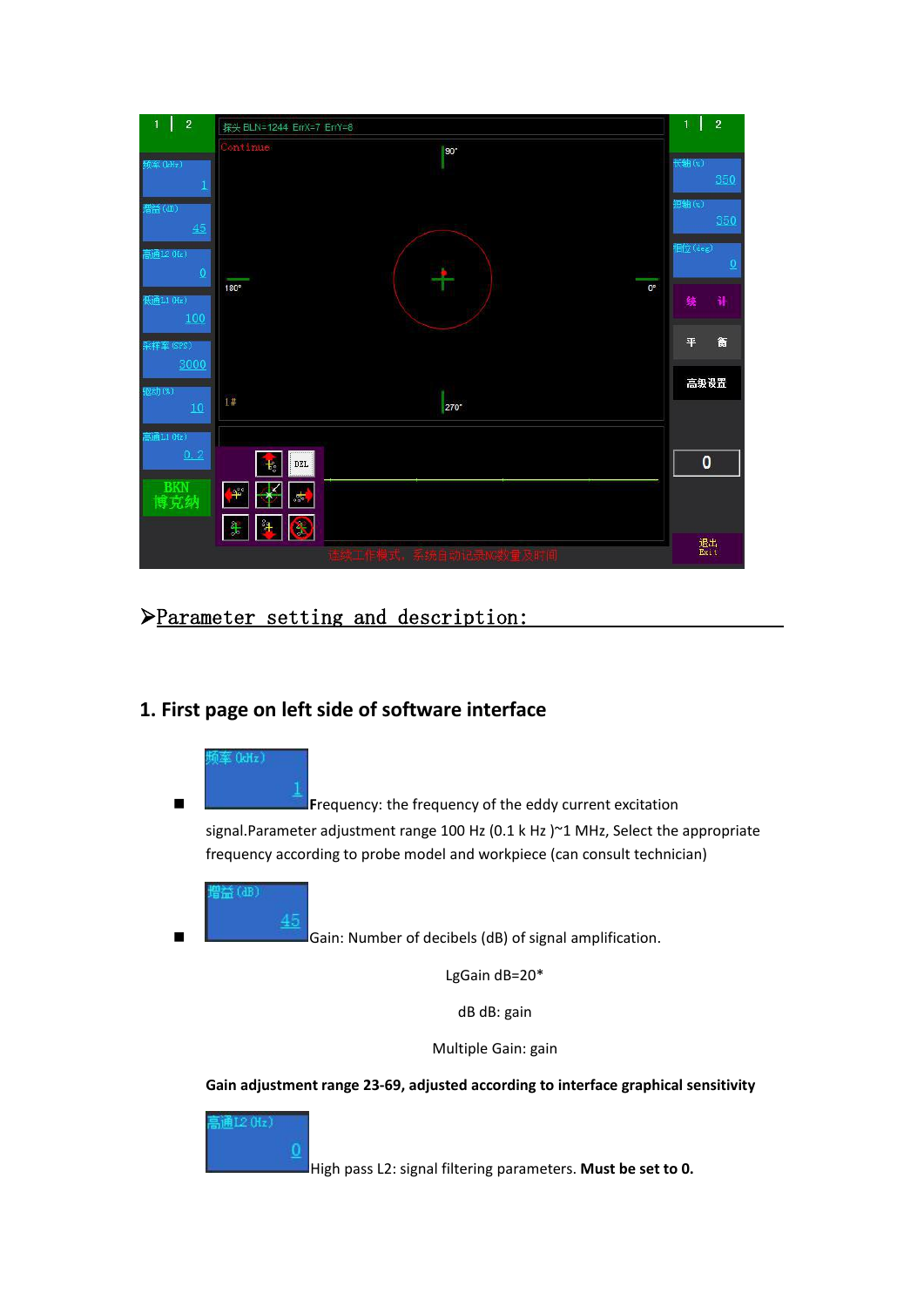$#L1$   $(Hz)$ 100

 **L**ow pass L1:signal filtering parameters. unit is the unit of frequency Hz (number of variations per second). This parameter is mainly used to eliminate interference due to electrical environment, or other possible higher frequency interference. The smaller the parameter value, the better the effect of eliminating the interference, but it also suppresses the eddy current signal to some extent. Therefore, the principle of this signal value should be :" in the case of interference signal is not strong to take the larger value ." The parameter is to be lower than the frequency, adjusted according to experience.

**Low pass L1 is generally set to 200.Adjustable 20-1000 Hz**

E率 (SPS): 3000

 Sampling rate: The sampling rate is the rate at which an input signal is measured.

**Sampling rate 2000-10000. Reference value 3000-4000(The details are subject to sample tube)**

![](_page_7_Picture_6.jpeg)

**Drive (%):** The current ratio of the excitation coil in the probe, with a maximum of 100. The larger the value, the greater the induced magnetic field.**Note: If the value is too large, the probe detection coil is not easy to balance**

**Drive is generally set to 5-30.**

L1 (Hz)

**High pass L1 is generally set to 0.2.**

### **2. Top of the sorting software interface**

![](_page_7_Figure_12.jpeg)

probe BLN: probe index, the index value of the reaction probe, the normal index is 100-2200, the frequency and the driving parameters of the probe are adjusted, and the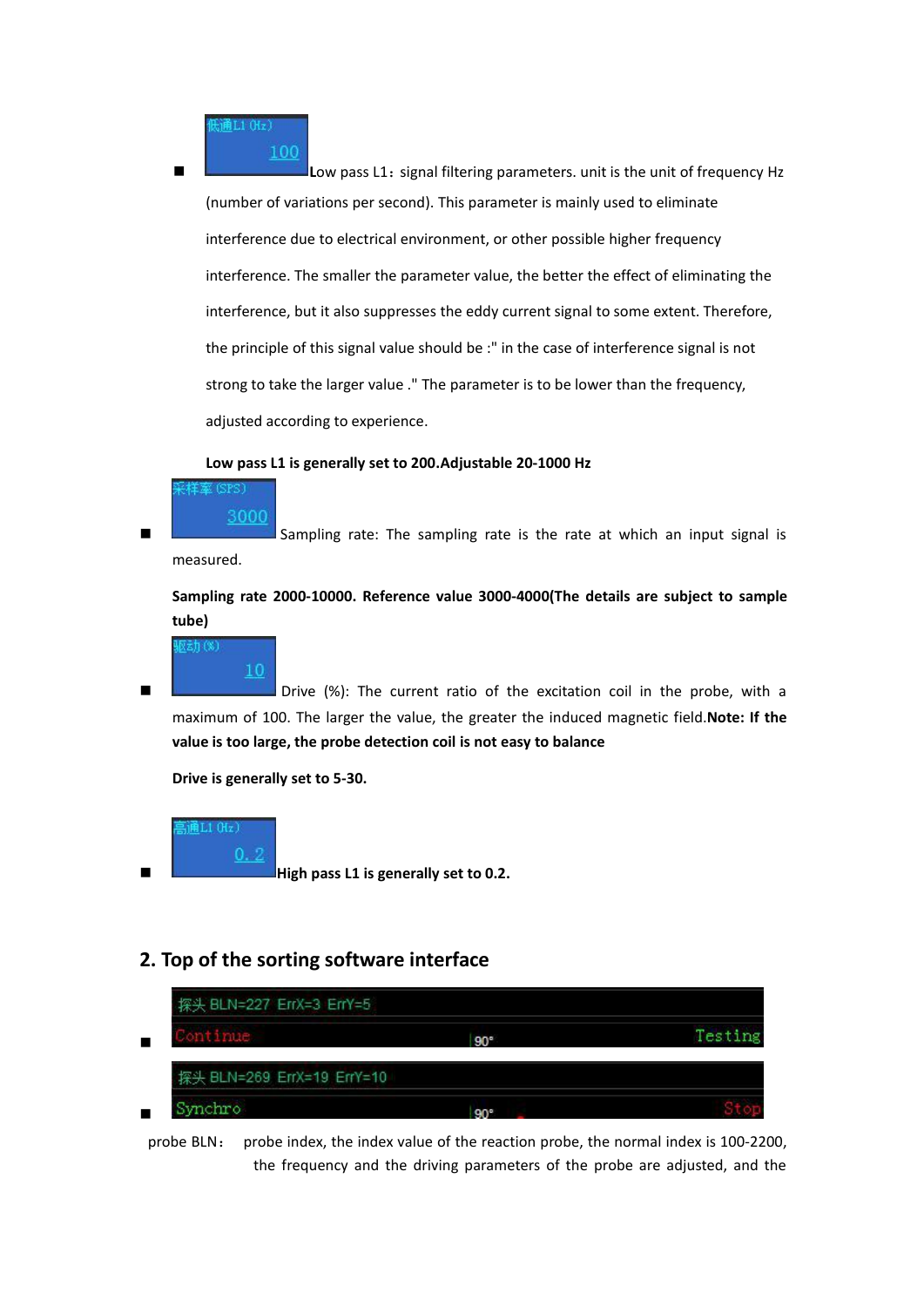probe index will also change with it.

Continue:( continuous mode): manual detection when using, convenient point-like graphics distribution, with the balance function of the use of keys.

Synchro:( synchronization mode): external I/O synchronization contacts, through the button or PLC trigger synchronization, starting point pattern distribution automatically saved.

Testing (detection)/ Stop (stop): software runsand stops switching.

#### **3. Right side of the sorting software interface**

Alarm parameters: The ellipse in the impedance diagram (circle when the long axis and the short axis are equal) is called the alarm zone. In detection, when the signal beyond the range contained in the alarm area detection, the meter at the same time output an alarm signal, that is, judged as unqualified. The shape, size and angle of the alarm area are set according to the actual detection situation. usually use the same specimen with known defects as the tested object to calibrate. The principle of calibration is that the normal workpiece does not exceed the alarm area, and the defective workpiece reliable alarm shall prevail.

- Blue Area
	-

1) long axis (u): the long diameter of the blue alarm zone ellipse (circle when the long axis and short axis are equal) in the impedance diagram.

轴 (u)

‡մնա

350

350

0

2) short axis (u): the short diameter of the blue alarm zone ellipse (circle when the long axis and short axis are equal) in the impedance diagram.

 $\overline{\text{Bf2}}$  (deg)

3) **phase** (deg): angle of the long axis of the ellipse in the alarm zone in the impedance diagram.(360 degrees adjustable)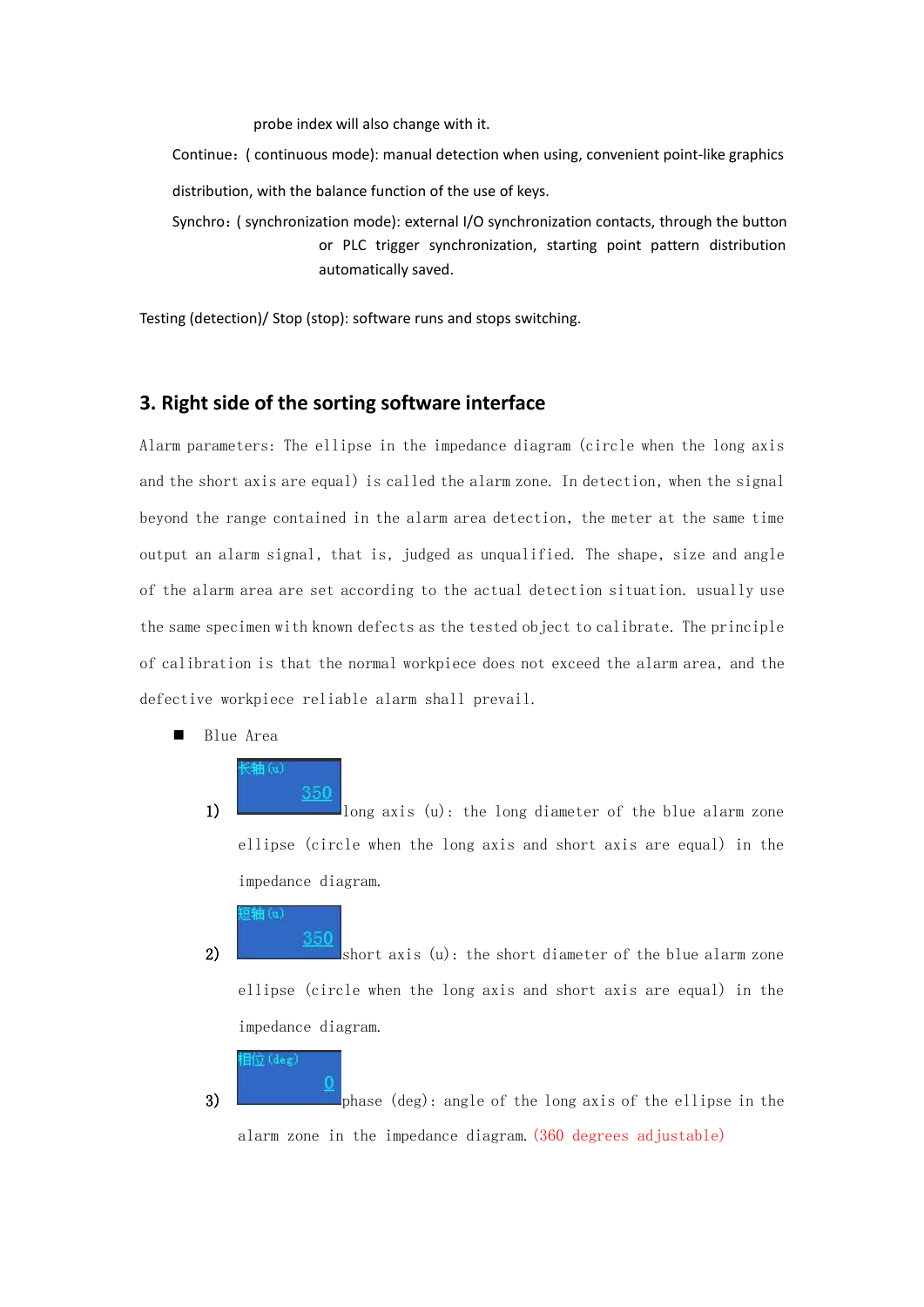![](_page_9_Picture_0.jpeg)

平

: Detect data viewing.

衡 Graphic adjustment function. (Open the function after the software, pop-up window below the software)

![](_page_9_Picture_3.jpeg)

 Advanced settings, open after the software interface "magnifying glass adjustment function

![](_page_9_Picture_5.jpeg)

 Display in sync mode, after sync trigger, display product total and nonconforming product.

![](_page_9_Picture_7.jpeg)

退出<br>Exit detection software exit key, online (offline)

detection end off the software.

### **4. Sorting software interface**

![](_page_9_Picture_11.jpeg)

![](_page_9_Picture_12.jpeg)

1. **DEFECT** Origin: The qualified workpiece is calibrated when placed between two contrast

probes.

DEL 2. **Delete:** Delete the current graphic point.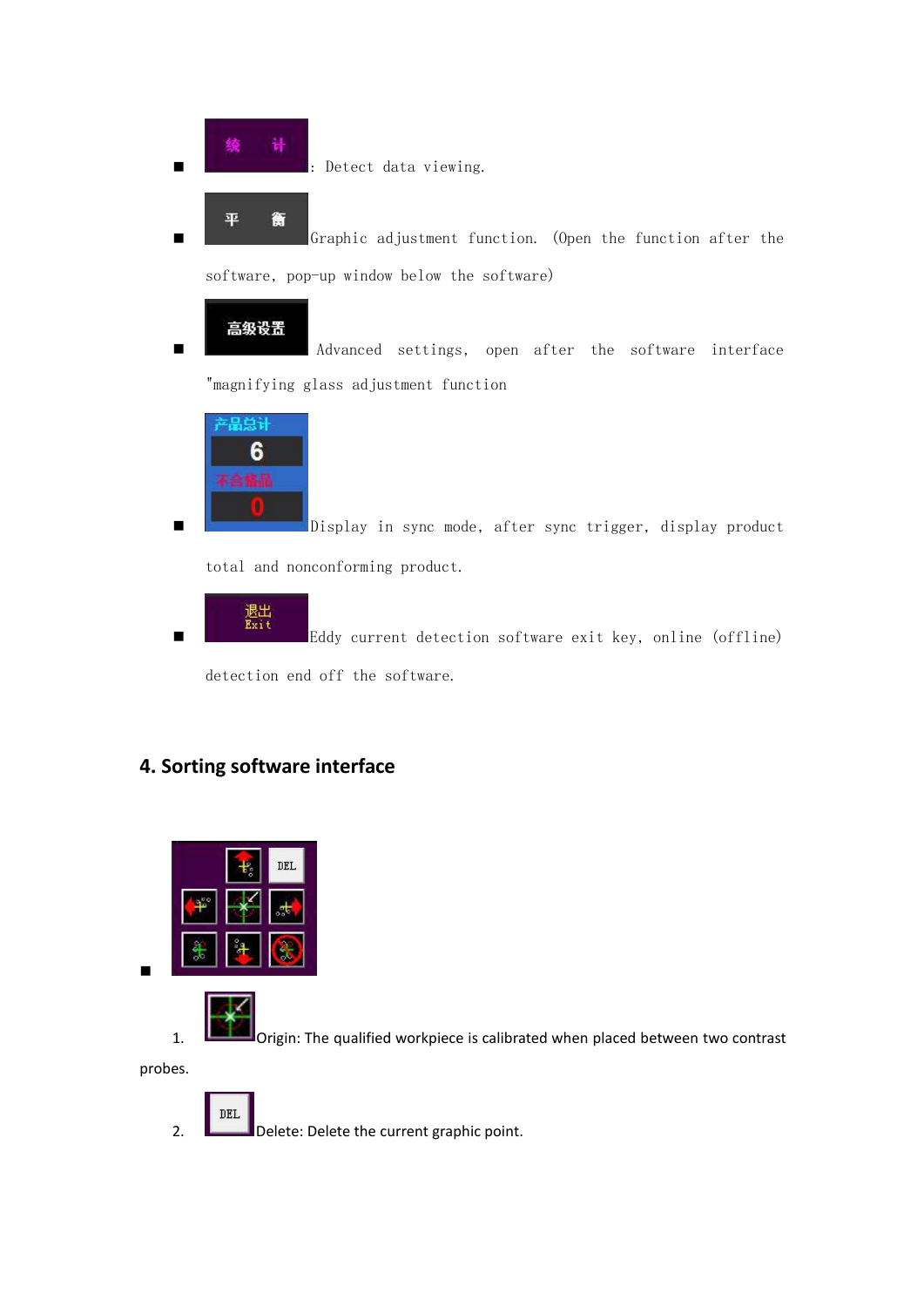$3.$  Calibration: Use in manual mode, when the workpiece is placed in the probe for positioning, click use.

4. Calibration display: whether the calibration graphics are displayed (no graphics

display after calibration click the key)

## Steps for testing instruments:

(1) Turn on the power of the display, turn on the computer, and wait to enter the test screen;

(2) Preheat for 5 minutes;

(3) To observe the right side of the interface, it must be T esting( detection mode) state to work properly.

After opening the software, select the right side of the interface to pop up the

#### adjustment interface.

(5) Prepare qualified workpieces (8-10 in quantity) and unqualified workpieces for validation.

#### (b) Under continue mode (Continue):

平

衡

![](_page_10_Picture_11.jpeg)

(1) Put two of the qualified workpieces into two contrast probes (A and B), keep the position consistent, press the balance function center point, observe whether

![](_page_10_Picture_13.jpeg)

the red dot figure is near the center.

 $(1)$  A probe and the workpiece in the probe as a contrast reference, place one side. B the workpiece in the probe placed on one side of the detection process for use.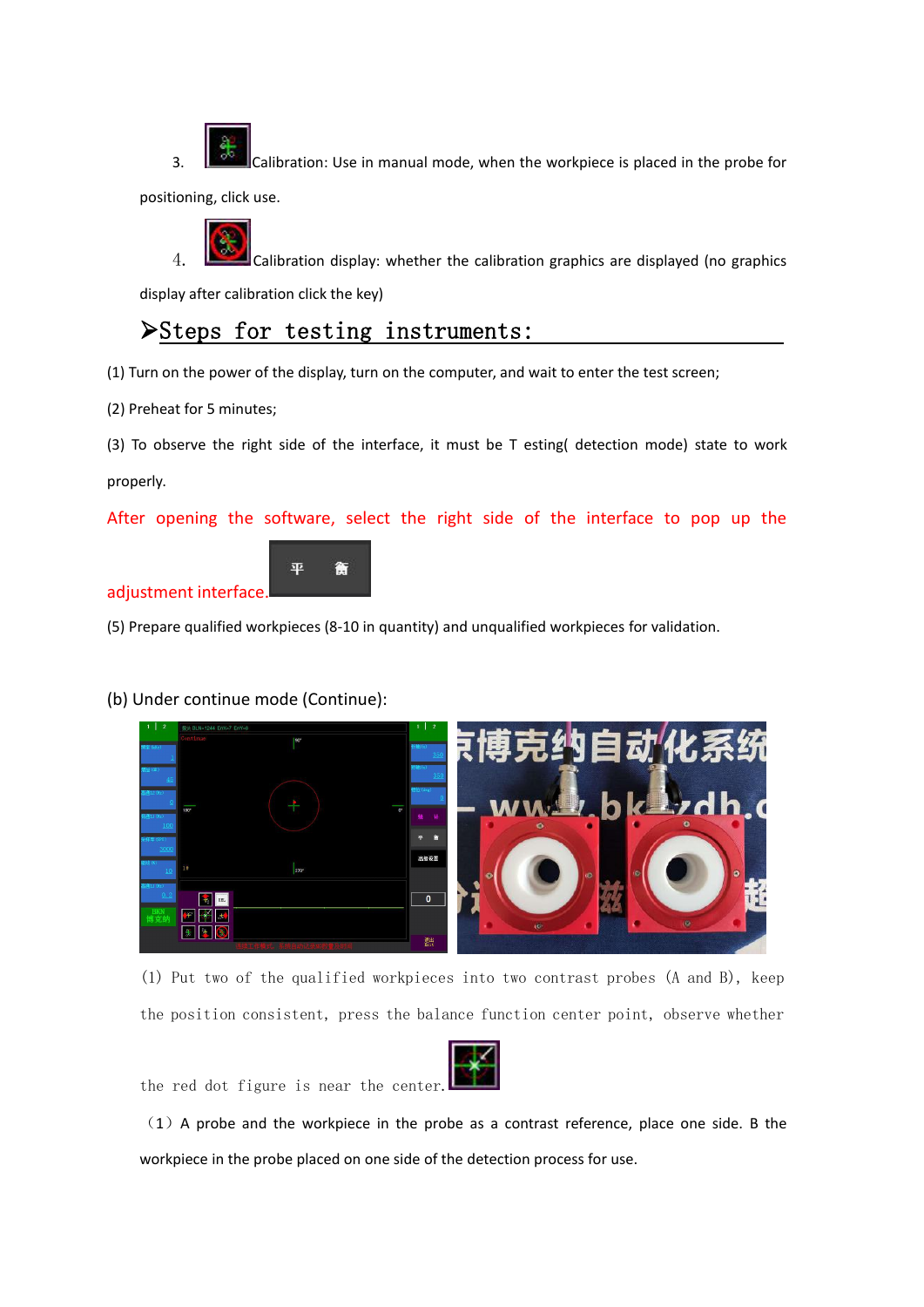(2) Take out the sample in the B probe, put into other qualified workpiece, observe the red dot figure in the interface, can save the figure in the interface according to the calibration, at this time observe the graphic distribution of qualified workpiece to adjust the range of alarm area as follows:

![](_page_11_Figure_1.jpeg)

(3) At this time put unqualified workpiece, observe the distribution of red dot pattern, adjust the alarm area range again (the figure of qualified workpiece is within the alarm range, the figure of unqualified workpiece is outside the alarm range, at the same time ensure that the difference between qualified and unqualified figure is large) as shown below.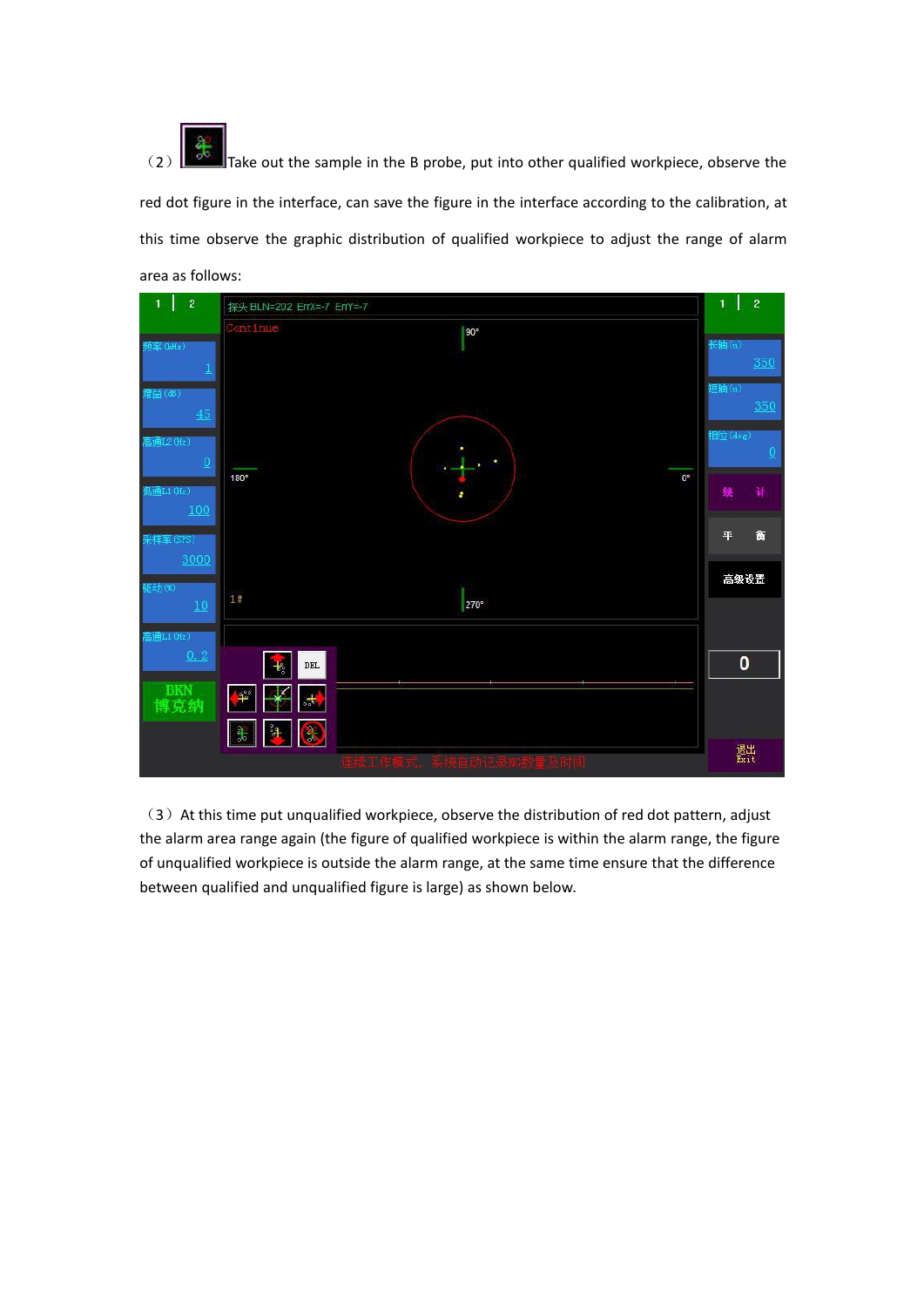|                                                | <b>BKN</b> eddy current detect system | $\mathbf x$<br>$\Box$<br>$\overline{\phantom{0}}$ |
|------------------------------------------------|---------------------------------------|---------------------------------------------------|
| $\overline{2}$                                 | 探头 BLN=298 ErrX=-7 ErrY=-7            | $\overline{2}$                                    |
|                                                | Continue<br>$90^\circ$                |                                                   |
| $\bar{\mathbb{Q}} \mathbf{\Psi}(\mathsf{hHz})$ |                                       | 长轴(u)<br>350                                      |
| 曾益 (dB)<br>$\frac{45}{10}$                     |                                       | 短轴(u)<br>350                                      |
| 高通L2 0fz)<br>$\underline{0}$                   | 180°<br>$0^{\circ}$                   | 相位 (deg)<br>Ю                                     |
| $t_{\text{H}}$ L1 $(W_{z})$<br>100             | z                                     | Ħ<br>绕                                            |
| (羊牽 (SPS)<br>3000                              |                                       | 衡<br>平                                            |
| 医动(%)                                          | 1#<br>270°                            | 高级设置                                              |
| $\underline{10}$                               | DEL                                   |                                                   |
| 高通L1 (Hz)<br>0.2                               | ŧ<br>$\frac{3}{2}$<br>对               | 0                                                 |
| <b>BKN</b><br>博克纳                              | 3<br>ů<br>$\parallel \frac{2}{2}$     |                                                   |
|                                                | 建工作机<br><b>CELVI</b>                  | 退出<br>Exit                                        |

 $(4)$  After the adjustment is completed, the batch detection can be carried out, the alarm ring is qualified, and the alarm ring outside is an unqualified instrument alarm

Note: A probe and the workpiece in the probe can not touch or change the position when comparing the reference detection, B probe to place the workpiece and wait for 1-2 seconds, after the red dot figure is stable to confirm the qualified or not qualified to remove the workpiece,

In manual mode, the first workpiece of the original calibration is put into the re-calibration test every 30 minutes to 60 minutes.

![](_page_12_Picture_4.jpeg)

During synchronization mode (Synchro):

(2)Take out two of the qualified workpieces and put them into two contrast probes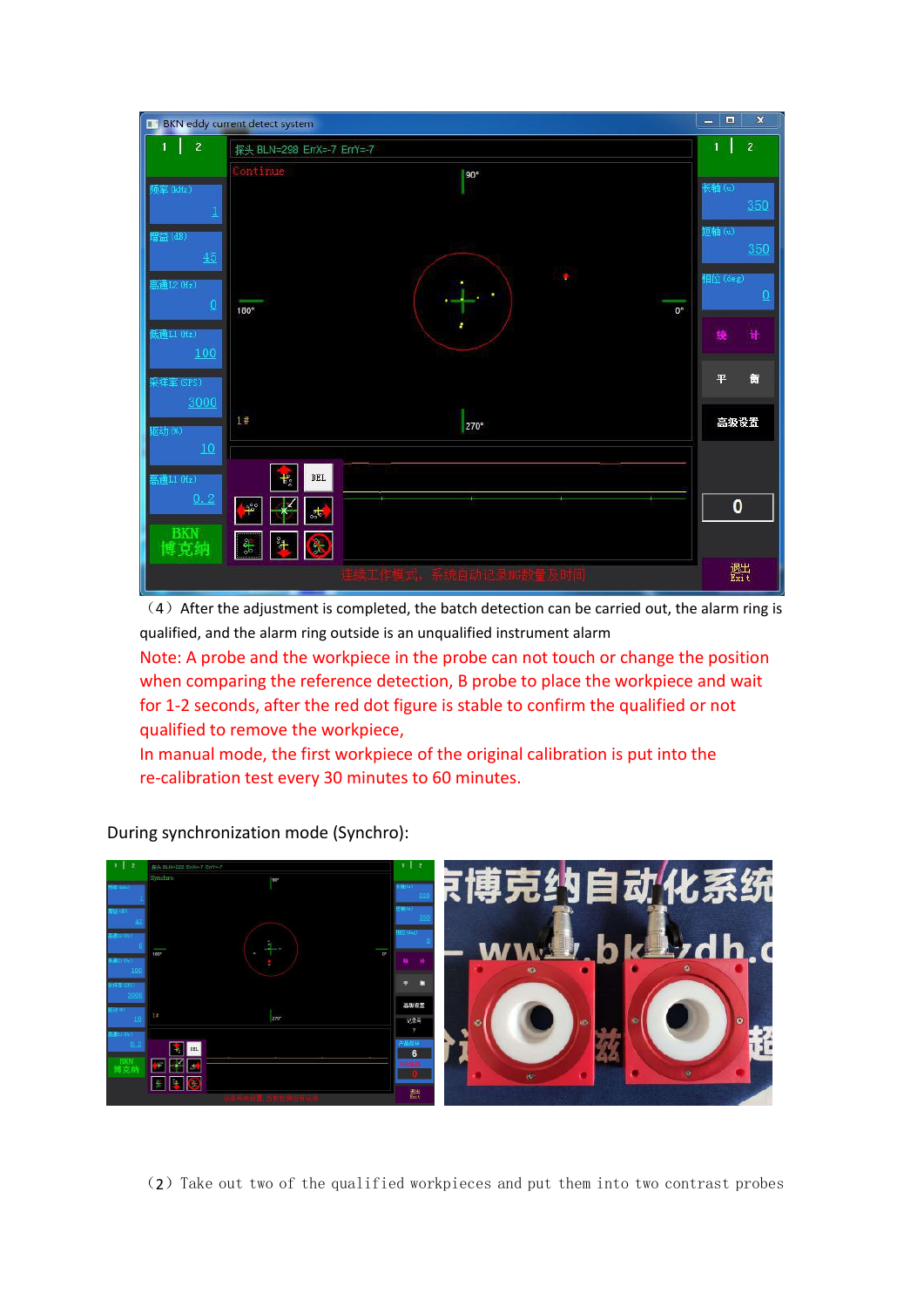(A and B) respectively, the position is consistent, press the balance function

central point, observe whether the red dot figure is near the center.

(3) Trigger synchronization signal 1 second off (two switch or PLC control) at this point in the interface display white dot graphics.

 $(4)$  A probe and the workpiece in the probe as the contrast reference, place one side, and place the workpiece in the B probe on one side during the inspection process.

 $(5)$  Take out the sample in the B probe, put into other qualified workpiece, stay for 1 second after each placement, then trigger the synchronous signal, observe the graphic distribution of the qualified workpiece, adjust the range of alarm area as follows:

![](_page_13_Figure_6.jpeg)

 $(6)$  At this time into the unqualified workpiece, trigger synchronization signal, at this time outside the alarm ring graphics for blue dot figure, again adjust the alarm area range (qualified workpiece graphics in the alarm range, unqualified workpiece graphics outside the alarm range, while ensuring that the difference between qualified and unqualified graphics is large) as shown below.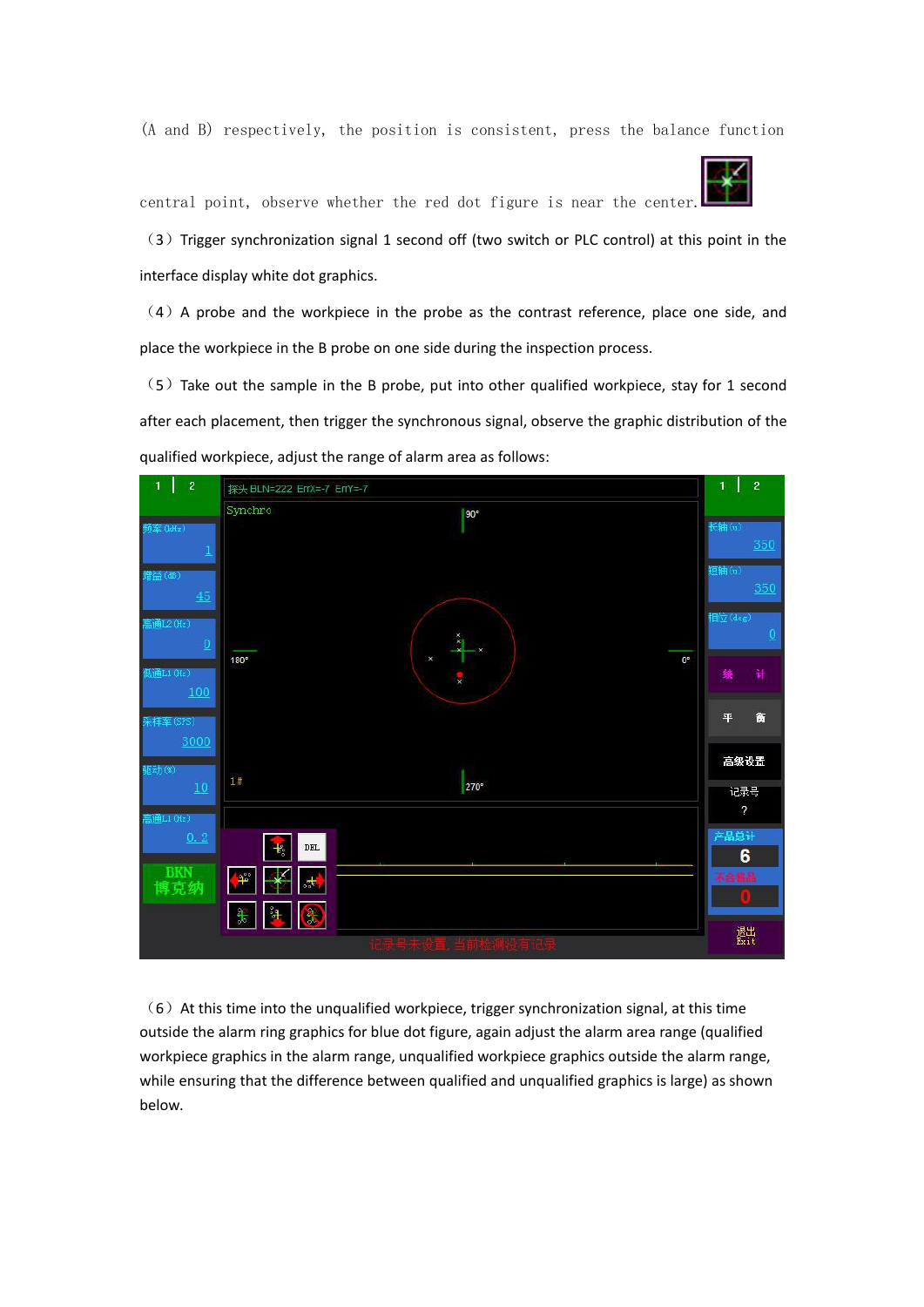| $\overline{2}$<br>1                                                         | 探头 BLN=384 ErrX=-7 ErrY=-7                                 | 1                               | $\overline{2}$  |
|-----------------------------------------------------------------------------|------------------------------------------------------------|---------------------------------|-----------------|
|                                                                             | Synchro<br>$90^\circ$                                      |                                 |                 |
| $\bar{\mathfrak{g}}$ $\bar{\mathfrak{g}}$ $\left( \mathsf{kHz}\right)$<br>1 |                                                            | 长轴(u)                           | 350             |
| 曾益 (dB)<br>45                                                               |                                                            | 短轴 (g)                          | 350             |
| 高通12 0fz)<br>$\underline{0}$                                                | $\times x$<br>m.<br>$\mathbf{x}$                           | 相位 (deg)                        | $\underline{0}$ |
| 通LI Ofz)<br>100                                                             | 180°<br>$\mathbf{x}$<br>$0^{\circ}$<br>$\times$            | 绕                               | Ħ               |
| 采样率 (SPS)<br>3000                                                           | $\bullet$                                                  | 平                               | 衡               |
| 驱动(%)<br>10                                                                 | 1 #<br>270°                                                | 高级设置                            |                 |
| 高通L1 (Hz)                                                                   |                                                            | 记录号<br>$\overline{\phantom{a}}$ |                 |
| 0.2                                                                         | $\rm DEL$<br>$\ddot{\mathbf{r}}$                           | 产品总计<br>8                       |                 |
| <b>BKN</b><br>博克纳                                                           | 1960<br>康                                                  | 不合格品                            |                 |
|                                                                             | $\mathscr{R}$<br>å<br>$\frac{4}{5}$<br>(重,当前热)<br>l El + 1 | 退出<br>Exit                      |                 |

(7) After the adjustment is completed, it can be detected in batches, the alarm ring is qualified (white dot figure), and the alarm ring outside is unqualified (blue dot figure) instrument alarm.

Note: A probe and the workpiece in the probe can not touch or change the position when comparing the reference detection, B probe to place the workpiece and wait for 1-2 seconds, after the red dot figure is stable to confirm the qualified or not qualified to remove the workpiece,

In manual mode, the first workpiece of the original calibration is put into the re-calibration test every 30 minutes to 60 minutes.

Figure (2)

Hardness sorting external I/O wiring method:

**+24 V------------------ External power +24 V**

**0V---------------------0V external power supply**

**Synchronization -------------- Sorting detection trigger synchronization**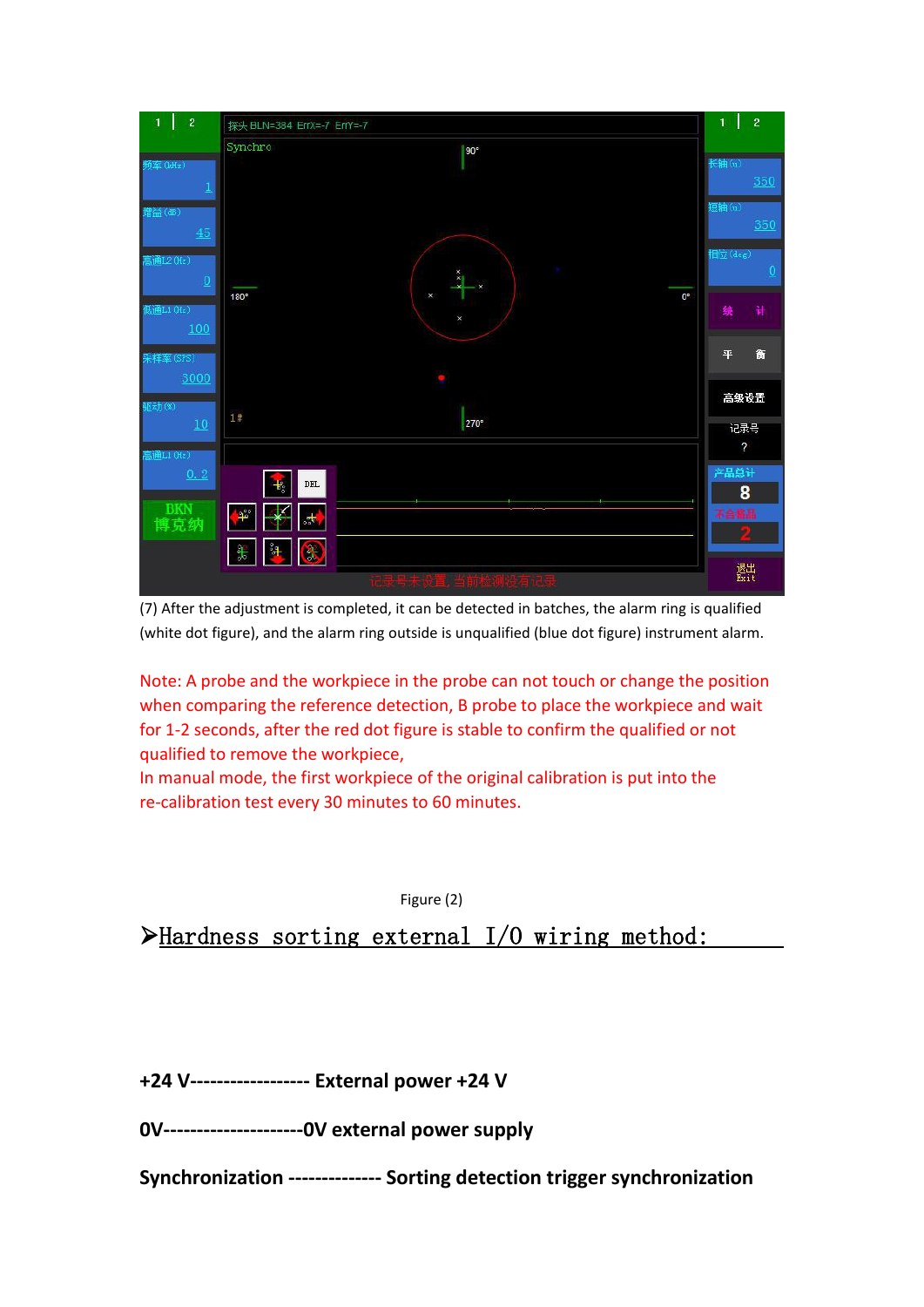**signal (low level input)**

**Alarm ---- Sorting detection NG signal (low level output)**

**Please consult the relevant technical personnel before connecting line! The user must check whether the line is wrong after connecting, if the relay is switched, pay attention to the relay do not pull down, must have a load to turn on the instrument switch.**

 **Quick hardness sorting common problems and troubleshooting methods:**

**I. high pass L1(hz) regulation: there are "0.2""0.3"2 parameters. (All available)**

**set the value to 0.2: universal parameter.**

**Set the value to 0.3: After opening the instrument and software, press**

**"origin" first, then the instrument preheat**

**Set high pass L1 to 0.3 after 5 minutes and put it directly into OK work**

**Part calibration.**